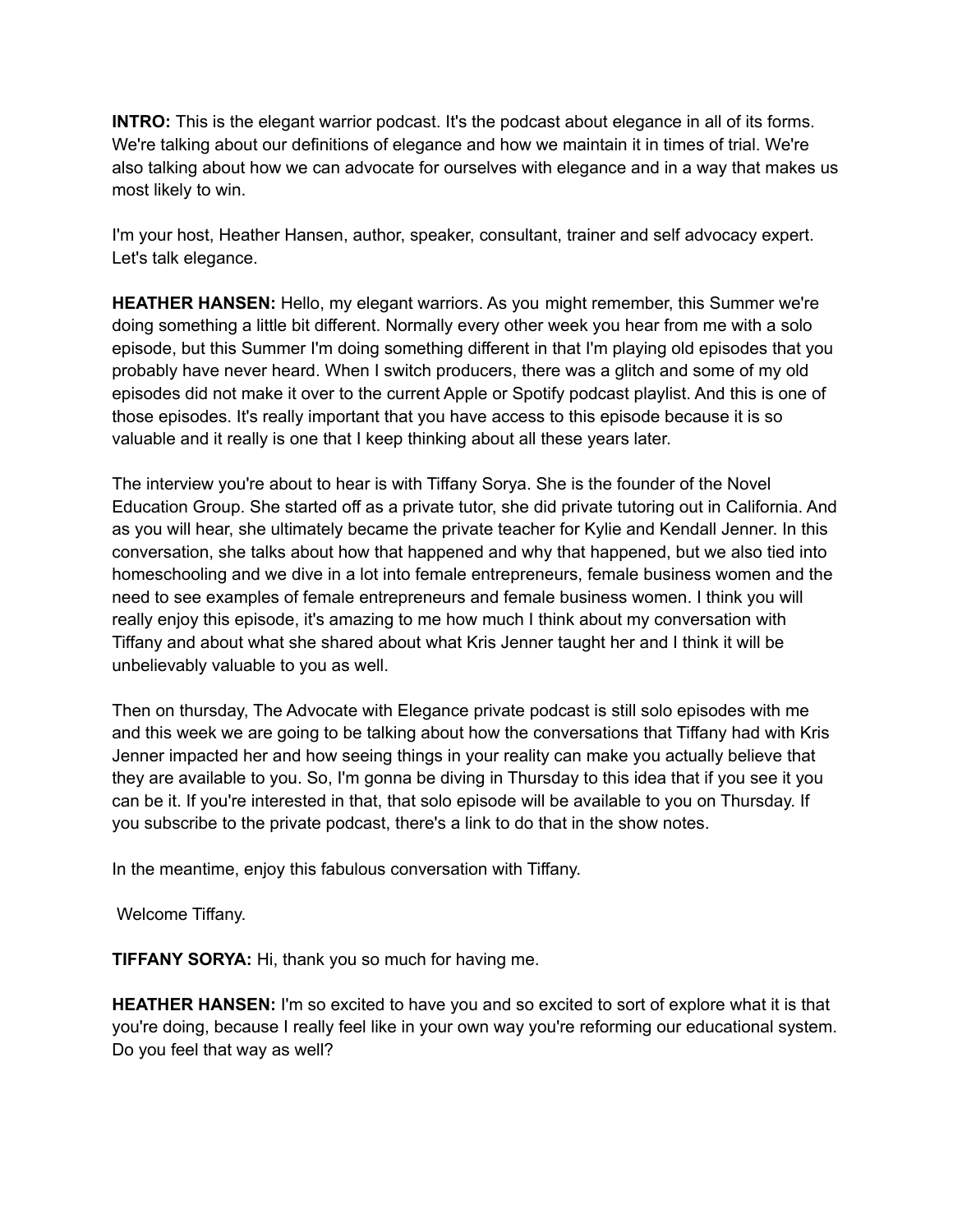**TIFFANY SORYA:** I mean, you know, we're definitely that's what we're trying to do here and really trying to get as many people as we can to jump on board with modernizing education.

**HEATHER HANSEN:** Yeah, it's a, it is definitely, and, you know, we'll talk about this in just a minute, but it's definitely something that needs to be modernized. I mean, especially when we talk about higher education and the cost, it's just, there's definitely gotta be changes, it's going to be, I think one of the greatest challenges in coming generations. But before we get to all that, I want to talk specifically about you and how did you get here? I know that you're a first generation Cambodian.

## **TIFFANY SORYA:** I am.

**HEATHER HANSEN:** And then how did you find yourself in the education space?

**TIFFANY SORYA:** So when I go, so first, you know, when I went to school, um when I went, when I myself, when I went to college, I actually didn't study to be an educator. I'm a, I'm a science major, so I've always really had a knack for school and I've always really enjoyed education because I really felt, I feel like I found, I really found myself when I was going to university. Um, and I felt like I found my personal competitive edge was, was to honestly to be smart, you know, I was always a really great student and I always really enjoyed helping other people succeed in school. Um, I saw how frustrated they were with studying for tests or achieving certain things in school and I wanted to share with people that being a good student wasn't necessarily a talent, but more so a set of skills.

So, um I wanted to share those skills and when I moved to Los Angeles, I started tutoring after I graduated college and from there, everything grew honestly quite organically. Um you know, I started working with more and more students and more and more referrals came in and I really feel like I had found, I found I had a talent for making young people feel, or maybe the people in general, feel comfortable around me. And I feel like the best way to learn is to be vulnerable and to be open to other people. So when my students were vulnerable with me and they felt comfortable enough around me to tell me the things that they didn't understand and to tell me their frustrations, then I was able to really reach them. And then from there, it grew organically. I started homeschooling and then I started Novel Education shortly after that.

**HEATHER HANSEN:** Now you're you know, you're relatively young, so that might also be an advantage for you in that I think a lot of your students could probably relate to you in a way that was more real and vulnerable than with someone who was older and more your typical educator, Did you find that to be the case?

**TIFFANY SORYA:** Definitely, I mean, I was 23 some of my students were 17. You know, I was only five or six years older than them and it was not that long ago where I was experiencing the exact same things that they had been experiencing. And so I think that they felt like I understood what they were going through and I understood what their frustrations were because it wasn't like I was talking to them from like some sort of different realm or something like that. You know,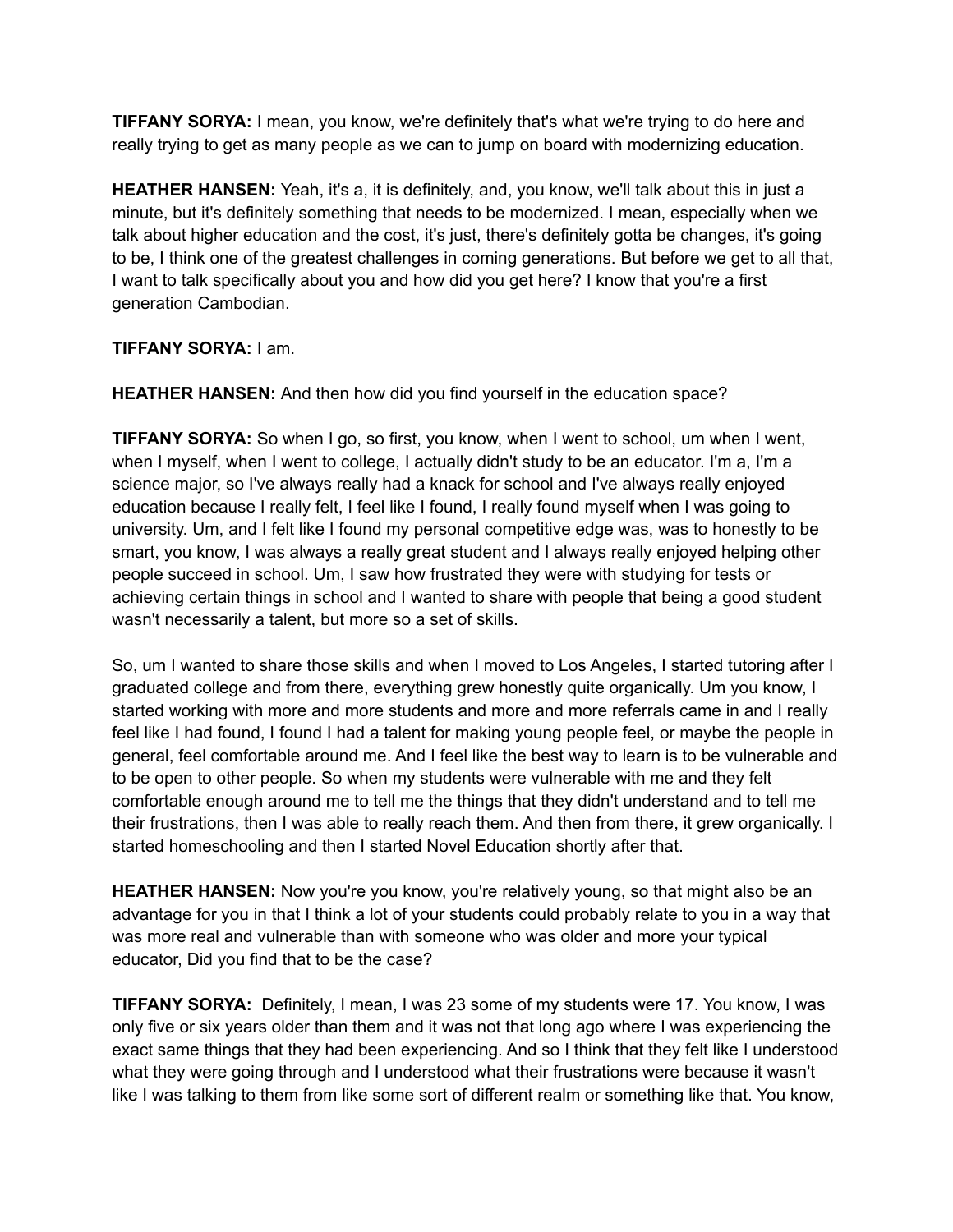like, "Oh, you know, 20 years ago and I was" like, no, I was in high school five years ago, you know, just before you were.

**HEATHER HANSEN:** Yeah, the and the vulnerability piece and I've seen you talk about that quite a bit, you know, the need to be strong and vulnerable and how you can be the both at the same time. And that's such a huge part of learning, isn't it? Because if you can't admit that you don't understand or that you have questions, how can you learn?

**TIFFANY SORYA:** Exactly, exactly. I mean, I feel like, I mean there's like uh there's an actually an Erykah Badu song that I just kind of like live by and the lyric is the man that knows something, knows that he knows nothing at all. And it's such a great line because it's like, I feel like the older I get and the more I learn, I realized how much I don't know. And being open to learning those things is, is really how I feel like you're gonna gain the most from it.

**HEATHER HANSEN:** Yeah, and it is, there's all kinds of studies that show that the people that asked the most questions are seen as the most intelligent. So it's not as if, you know, I'm actually speaking at my high school next week and this is one of the things I want to talk to them about, because I feel like students, and you would know better than I since you're with them all the time, that students are afraid to ask because they don't want to look dumb. But they're, they get it wrong, it's the questions that make you look smart.

**TIFFANY SORYA:** Right, right. And you know, homeschooling is the perfect environment to ask questions. It's the perfect, you know, and I think that's one reason why homeschooling has, hasn't, you know before, you know, probably like a good, you know, maybe like 10, 15 years ago, homeschooling and maybe it still is in some parts of the country, consider it had like a weird connotation that came with it. There was a reason why you were homeschooled and it was because there was like an issue with whatever school you were going to or you were going through something personally. But nowadays home school is really starting to be looked at as just an alternative way for school. Because of the way that it's set up, students are really able to be comfortable with their teacher and then thrive in that environment and really get the most out of school.

**HEATHER HANSEN:** Now how did you start working with the, Kylie and Kendall? I feel like, so I've, I've been known to watch Keeping Up with the Kardashians, and I feel like their decision to homeschool, what didn't they talk about that on the show?

**TIFFANY SORYA:** Yes, Yes they did.

**HEATHER HANSEN:** So how did you, were they your first, um, celebrity clients? And how did that happen?

**TIFFANY SORYA:** Um, well, I actually had worked with a few high profile individuals through an agency that I first worked for before I started Novel. And I was actually introduced to them through another school I was working for, I was working for a school that was based out of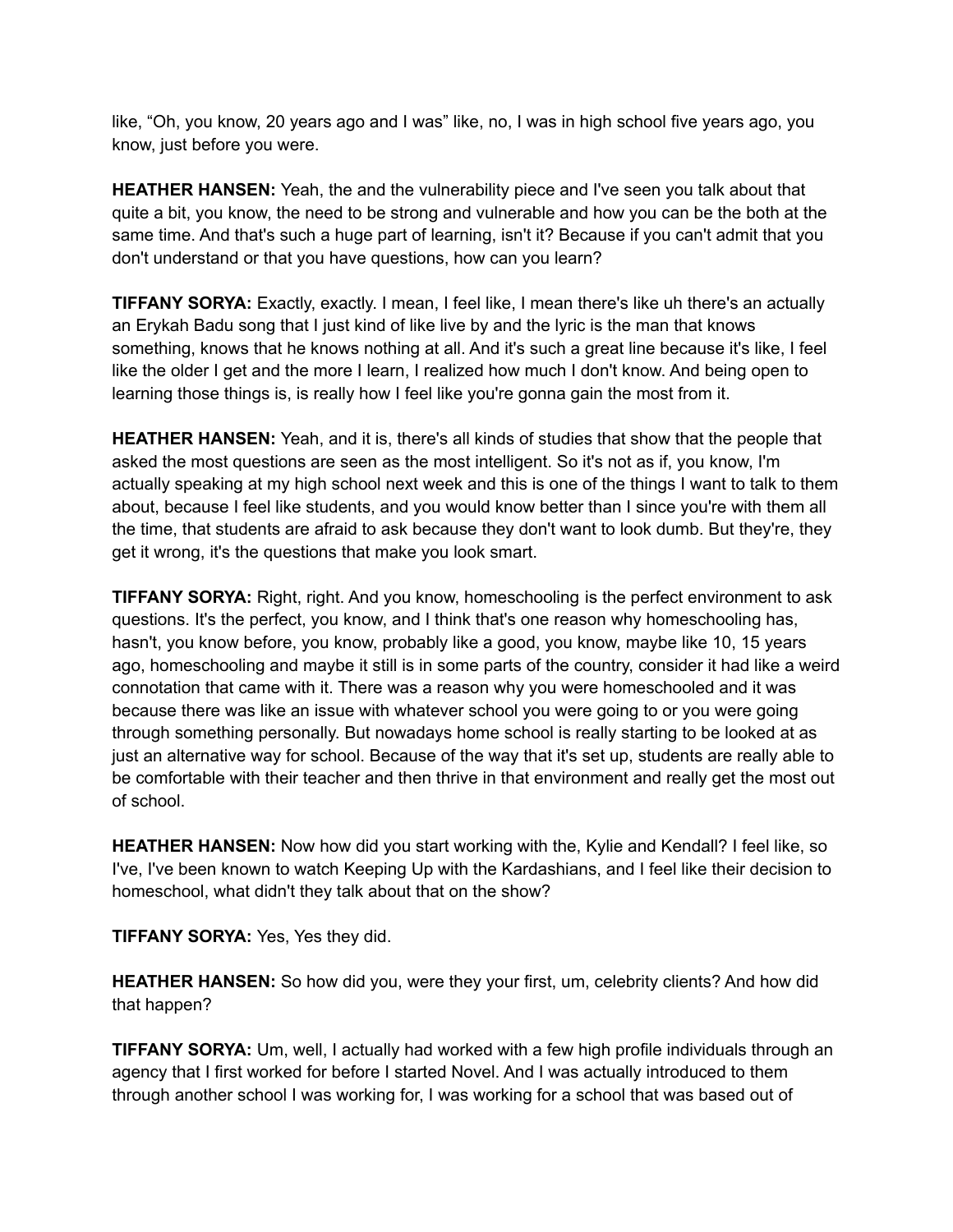Atlanta, and they had originally signed on with that school and I was hired to be their, their teacher. And honestly, I got the job as a teacher before I even really knew who the clients were, which is sometimes usually the case when you're working with high profile people. And then I met them and uh, and, you know, this is a long time ago, this was before, I mean, obviously they still have fame through the show, but they were young and, and they're definitely, they definitely work at the scale that they are now. And I taught them through the school for about a year and then Kendall graduated and then I still had some time with Kylie left and that's when I started, that's when I started Novel.

**HEATHER HANSEN:** Which was brilliant by the way.

**TIFFANY SORYA:** What I taught, I think, resonated with them and honestly, I mean, the whole team obviously is very supportive of women entrepreneurship. And I think that they trusted me and they, and they trusted what I was doing and I think they understood what I was trying to do. And so, Kylie, Kylie came with me and at the time when I started the company, she was, she was, she was our only home schooling student, so we kind of went out on a limb with that one.

**HEATHER HANSEN:** But a smart limb, you know, it was that that's a limb, that, you know, it's, it's, you're such an interesting study Tiffany because you yourself, I mean, you have over 100,000 instagram followers. You yourself are, you know, a social media sort of influencer and but and I love, love, love your mantra of making smart stylish again. Because to be on, you know, you just came back from Coachella and you're doing all these things on social media and yet your bottom line is, let's talk about education. And how you can do all this stuff and you can be a social media star or you can be an entrepreneur, but you still want to get that basic education first. How do you sort of convince the kids that you're dealing with that basic education is even necessary when they can make millions of dollars being a social media star or youtube star or starting a sneaker line?

**TIFFANY SORYA:** Right, right, I mean this is the challenge, you know, and continues to be the challenge and I think this will always be, this will always be the challenge of, of at least you know getting your high school diploma. So you know, along with making smart, stylish again, we really teach with the motto of teaching people how to learn and getting our students to see the forest for the trees. You know, the reality of the situation is, is when you get the question of just like "when am I ever gonna use geometry again or when am I ever gonna, you know, need this chemistry formula ever again?" And the thing is, you know, I think another thing that sort of like made me successful in what I do is that I will never, I'll never lie to a student or tell them that "you're definitely gonna need this chemistry formula." Unless you become a chemist or unless you become a mathematician, the likelihood of you actually needing that specific formula, it's pretty slim, you know, like you might not ever need that again.

But that's not the point. Um you know, my, my dad always said, because I remember asking my dad this question when I was, when I was young. And I remember I was really frustrated in like a physics class and I was like, when am I ever going to need this again? This is so frustrating. So my dad said, you know, "it doesn't matter how fast the ball is rolling down the hill with this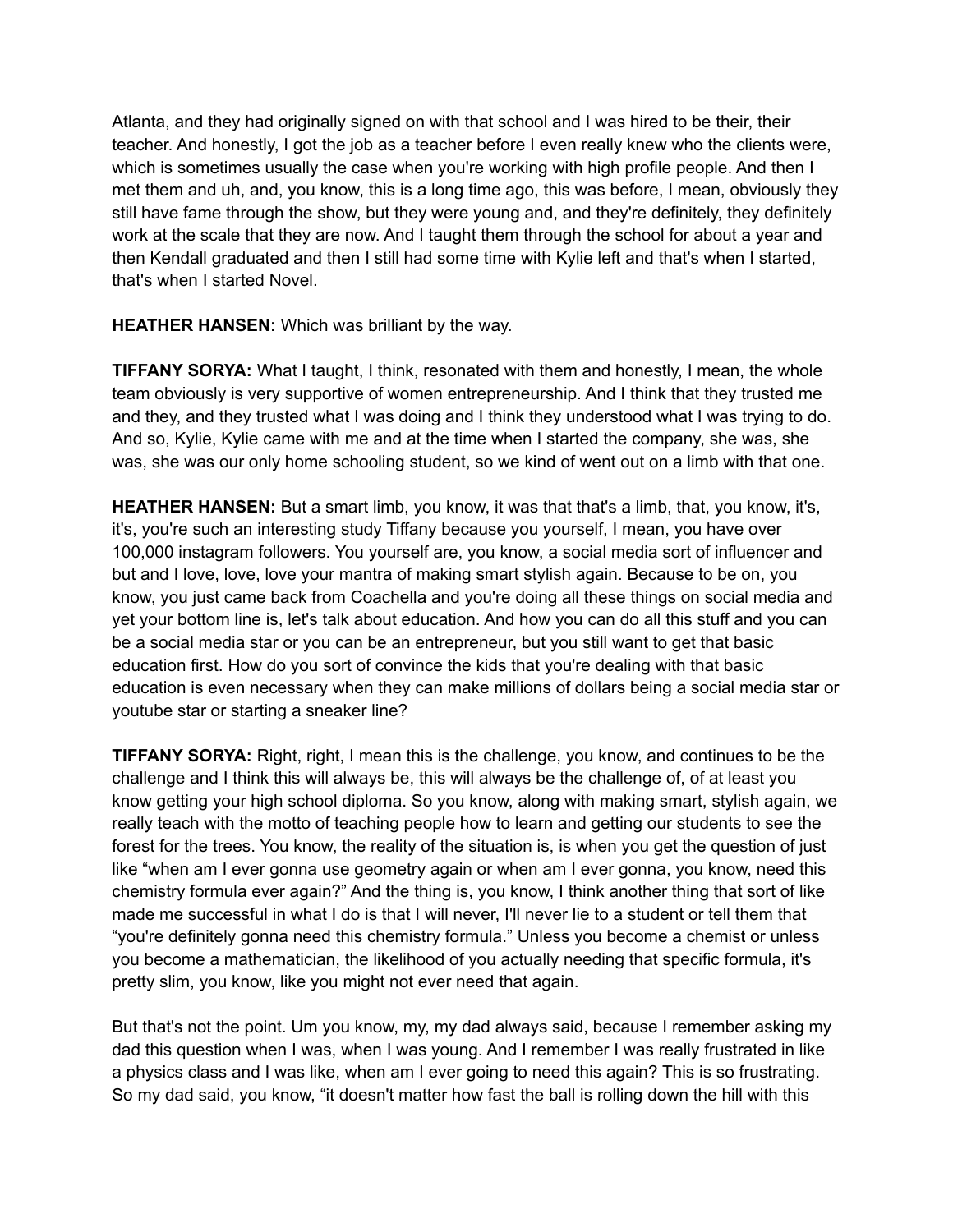much friction and this much wind, it doesn't matter how fast the ball is rolling. But what matters is that you can figure out how fast the ball is rolling." So that's what I try and tell my students all the time, is that through all of these things, you are learning fundamental problem solving skills. Through english, you're learning how to speak and write eloquently. You know, you're learning how to read whatever future contracts you're going to have to read um you know, in all these youtube videos. If you are educated on a basic level and even as an influencer, it will only add validity to all of your opinions and all of your posts and all the things that you have to say and it will only add credibility to your brand in general.

So that's really what what we try and tell our students all the time is that you know, I understand that you could do a post and make this much money, but there's no longevity in that if there's, if there's no validity and purpose behind what you're doing. And you have, in order to find that purpose and to find that passion, that's where education comes in, you know, it really opens up your mind and opens up a lot of doors.

**HEATHER HANSEN:** Yeah. And I love, I wrote it down and when I, when this post goes live, this is gonna be my quote from the post it matters that you can figure it out. I don't know if you're familiar with a woman named Marie Forleo, she's um someone that I followed for years and she has a phrase and I know she's working on a book that comes out I think in the fall. Her phrase is, everything is figure-outable. And I think that there's nothing else if you're teaching students that, that you can figure anything out with enough time and attention and knowing how to learn, that's a huge lesson. Because so often, I know even for myself, like I struggle with tech and I struggled as a kid with science and math. And I would give up rather than being like, I can figure this out, I just need to take the time and use the skills and get the, ask the right questions. And I think that if you're teaching students, whether they be kids or not, that you can figure it out that in itself is a wonderful education.

**TIFFANY SORYA:** Yes, absolutely, Absolutely. I mean, I see, I see a fundamental difference in, in the teenagers that like follow through with their high school career and those that didn't. And the amount of, like the dedication and it's just capability of being able to sit down. I mean like, oh, I can figure this out, you know, rather than just the frustration ceiling is much, much higher for those who, you know, followed through with school. Because they know that with a little bit of dedication and just a little bit of attention, just like you said, that it's gonna be fine and they can figure out. Where and you can accomplish so much more than you think you can honestly um and you can, you can figure things out so you can figure so many more things out than you think you can. And you know, when you're educated and you have that mindset in you, it's just gonna go, whatever you choose to do, you're gonna go, you're gonna go a lot further with it. You know, it's like if you, and I always say this to you, give you have two people, you know, same age, you know, same, same set of privileges and all that and one is educated and one isn't and you give them both the same opportunity, I can almost guarantee you that they educated, one will go further with that opportunity.

**HEATHER HANSEN:** Right, yeah, I mean, and that makes that makes sense, but you know, it's uh sometimes hard to sell that to kids, but I think that you're, well, first of all just your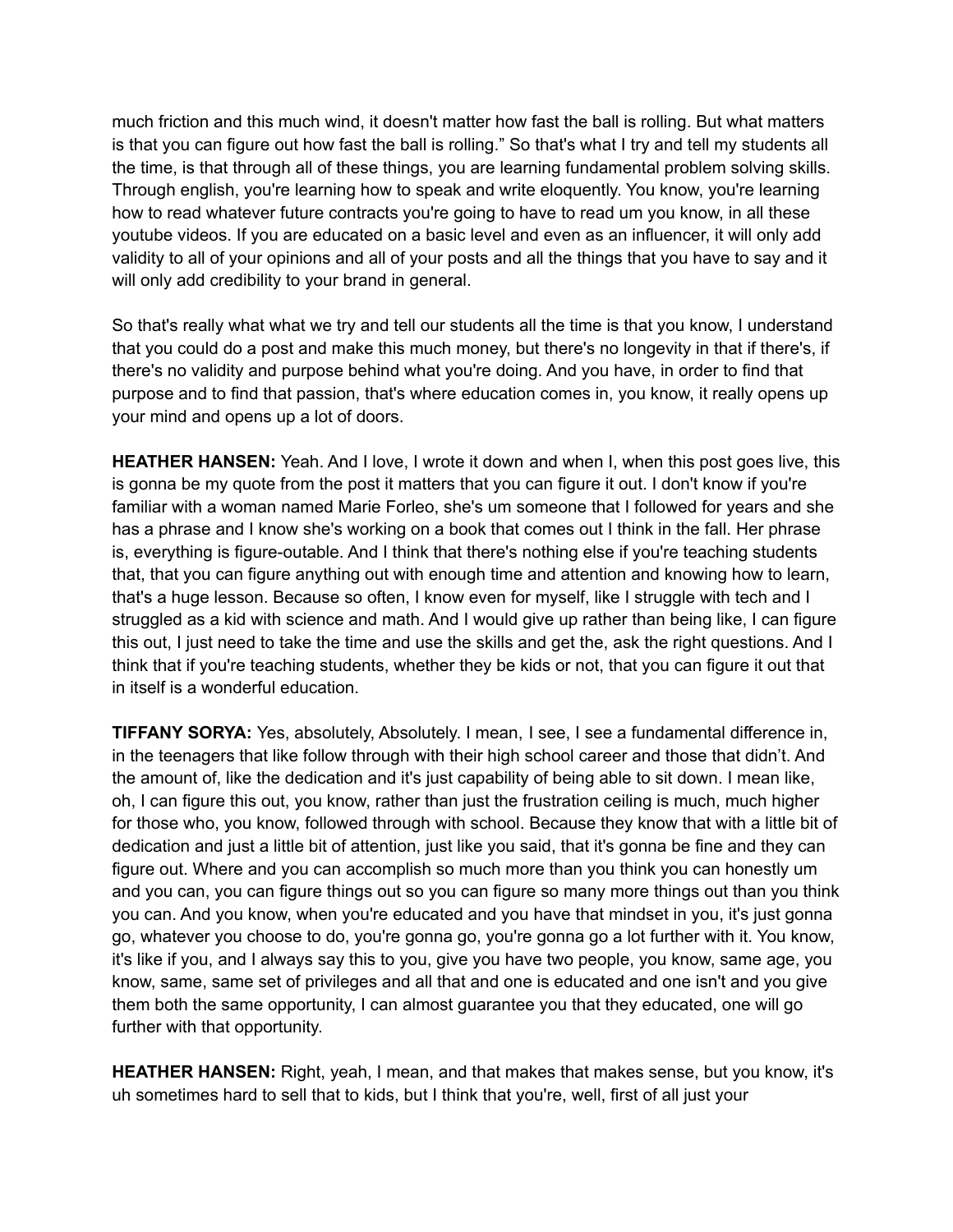presentation in the way you are probably helps. But also this whole idea that, you know, let's learn how to figure things out and then you can figure out almost anything. And you're such a good example of that because I mean, Tiffany to go from working for a company as a tutor/homeschooler to having the chutzpah to say I'm going to, you know, start a company called Novel Education Group and begin to build a team and all of those things that have to be done in order to make it grow. I mean, I'm sure you had to figure a lot out during that process?

**TIFFANY SORYA:** Oh, absolutely, absolutely, you know, I didn't go to school for, for business or anything like that, you know, it was there, I was, I was learning as I was going. And and the way that I got through it was honestly because I had a great education and because I knew that I was able to figure it out. If I just put the time into it then then I was able to figure it out. And I think everyone else is, I think everyone else is also capable of figuring these things out.

**HEATHER HANSEN:** Yeah, Have you, are you do you come from a family of entrepreneurs, you know, a lot of people and one thing that I have found one of the gifts of doing this podcast for me has been that almost everyone that I speak to, I see the difference between having an idea and actually acting upon it. So I'm sure that there's lots of people who had, who have had jobs as tutors and and worked for companies and have thought, you know, maybe I should start my own thing. But actually acting upon it, starting your own thing, you know, doing all of the background work that needs to be done to start your own thing, That's a different endeavor. Do you think that that came through your upbringing or something inside of you or a combination?

**TIFFANY SORYA:** I think maybe it was a combination because, you know, I don't come from a family of entrepreneurs. And my my parents actually had quite difficult, I think sort of, they didn't have a difficult upbringing, but they went through some pretty difficult things. Um you know, they they moved to the States without really knowing very much English or having, you know, much of the background and just came here, you know, for more opportunity. Not to take, I mean, my parents have done amazing for themselves and gave my brother and me, every every opportunity that we've had, my parents sacrificed something to give that to us and I think it's absolutely incredible. So perhaps, yes, it comes from that. But in actual entrepreneurship um that, you know, my my parents are actually always a little bit wary of me starting my own business.

## **HEATHER HANSEN:** I bet.

**TIFFANY SORYA:** And in all honesty and in all honesty, I actually started everything and did everything and then I told them about it.

**HEATHER HANSEN:** But you know, sometimes that makes sense because as much as our parents love us or those people, you know, other people in our lives love us, if they're going to bring the doubts into mind, you don't necessarily need to hear those as you're going through the starting steps.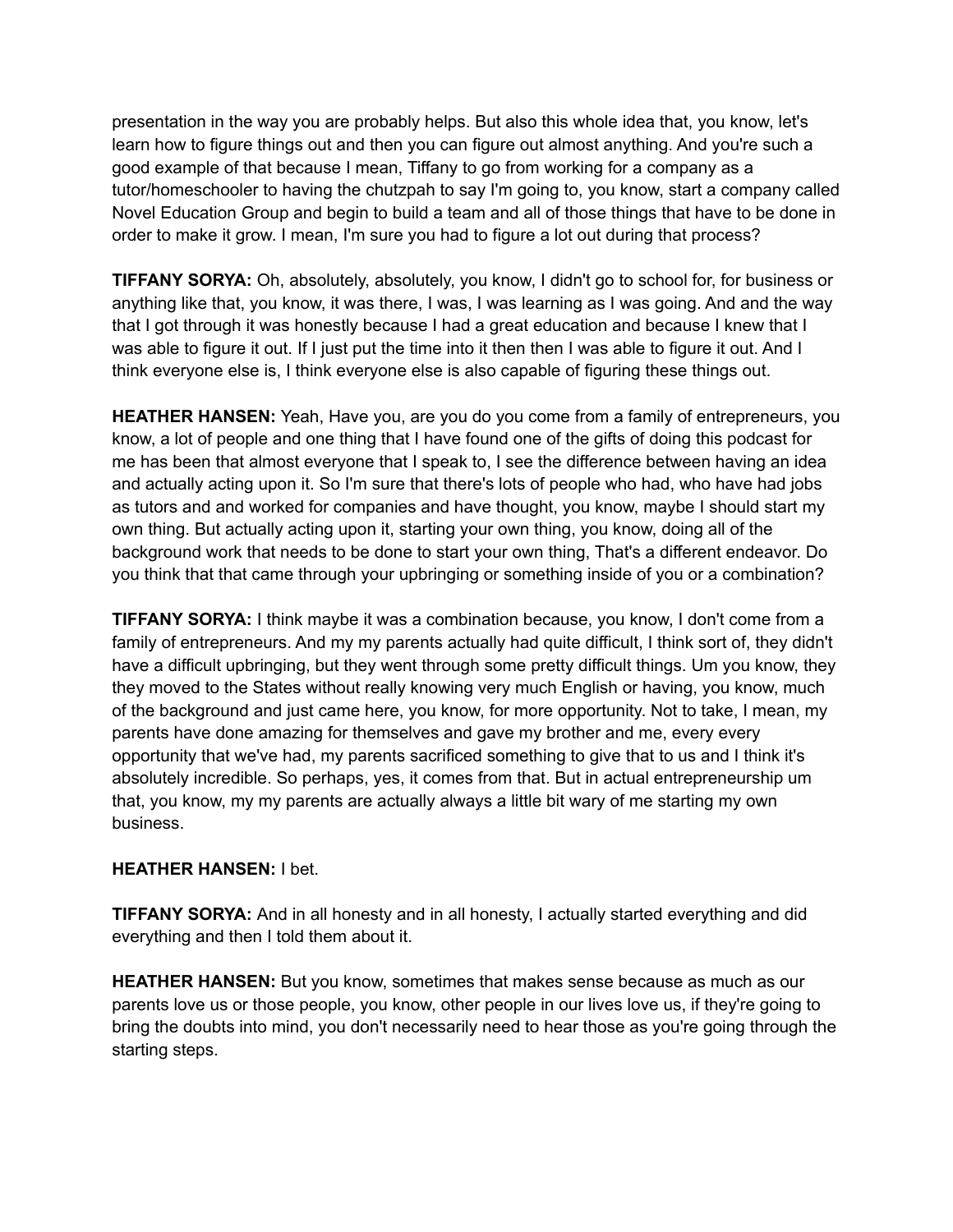**TIFFANY SORYA:** Right, exactly. I just needed to, like hunker down and focus without anyone really around me telling me all the what ifs because I already had,

**HEATHER HANSEN:** You already knew those. That's right. I, I think that that's a really important point. You know, we know the what ifs, if anyone thinks that we don't know the what ifs that we'd have to be crazy. But it's um, it's sort of not focusing on those at the beginning, especially.

**TIFFANY SORYA:** Yeah, so it's, you know, so that, and um, and I think because, you know, I always, I don't even, I wasn't like a rebellious kid or anything like that. But because, you know, my parents went through so much when they were coming and they were always telling me to like, be careful, be careful, be careful. I think that's maybe what I wanted to rebel against and I was always just like, I just really want to try this, like, just let me try, I'm just gonna try this. Like, there was something in me that felt like I had found something really special and I wanted to see where I could go with it.

**HEATHER HANSEN:** Do you think that, you know, you talked about the Kardashians being so focused on, you know, women-run businesses and there are such business women. Do you think that the timing of working with them sort of helped to give you an example of what could happen if you went out on your own?

**TIFFANY SORYA:** Yes, I do think, I do think that especially looking back on it. I think at the time I wasn't so aware of it, but now looking back, it really only kind of just made me feel like everything was going to be okay because I was surrounded by successful women. And I was working with women who were successful, you know? And so for me there wasn't, it wasn't even, it felt so doable because I was

**HEATHER HANSEN:** I love that because I think that we underestimate, like you're doing that for other people now, Tiffany. And I think that you that we underestimate, and and the Kardashians probably too. underestimate the power of just their example. You know, like by showing, by showing people what can be done, it gives someone like you the confidence to say, you know what, why can't I try that? You know, I I have the skills to do that, and I think that that example, just in being who you are and doing your thing, you're, you have the opportunity to be empowering other people to do it as well. And it sounds like that's what they did for you.

**TIFFANY SORYA:** Yes, that's so great, it's so great to hear that. It''s so nice to remind people of that because I think it's so easy to sort of go about your life and just continue to like work, work, work and grind grind grind and you don't realize the impact that you're making on other people. To remind people about it is really great. Thank you, I really appreciate that. And I always try and tell my students that as well, you know, especially as we're trying to bridge the gap between sort of education and you know, celebrity-ism or you know, influencers. Reminding them, that how much impact they actually have with the people that sort of follow them on instagram or follow what they read or listen to what they say. You know, there are people out there and a lot of them that really listen to what we say. So I think it's important to be aware of the responsibility that we have in that.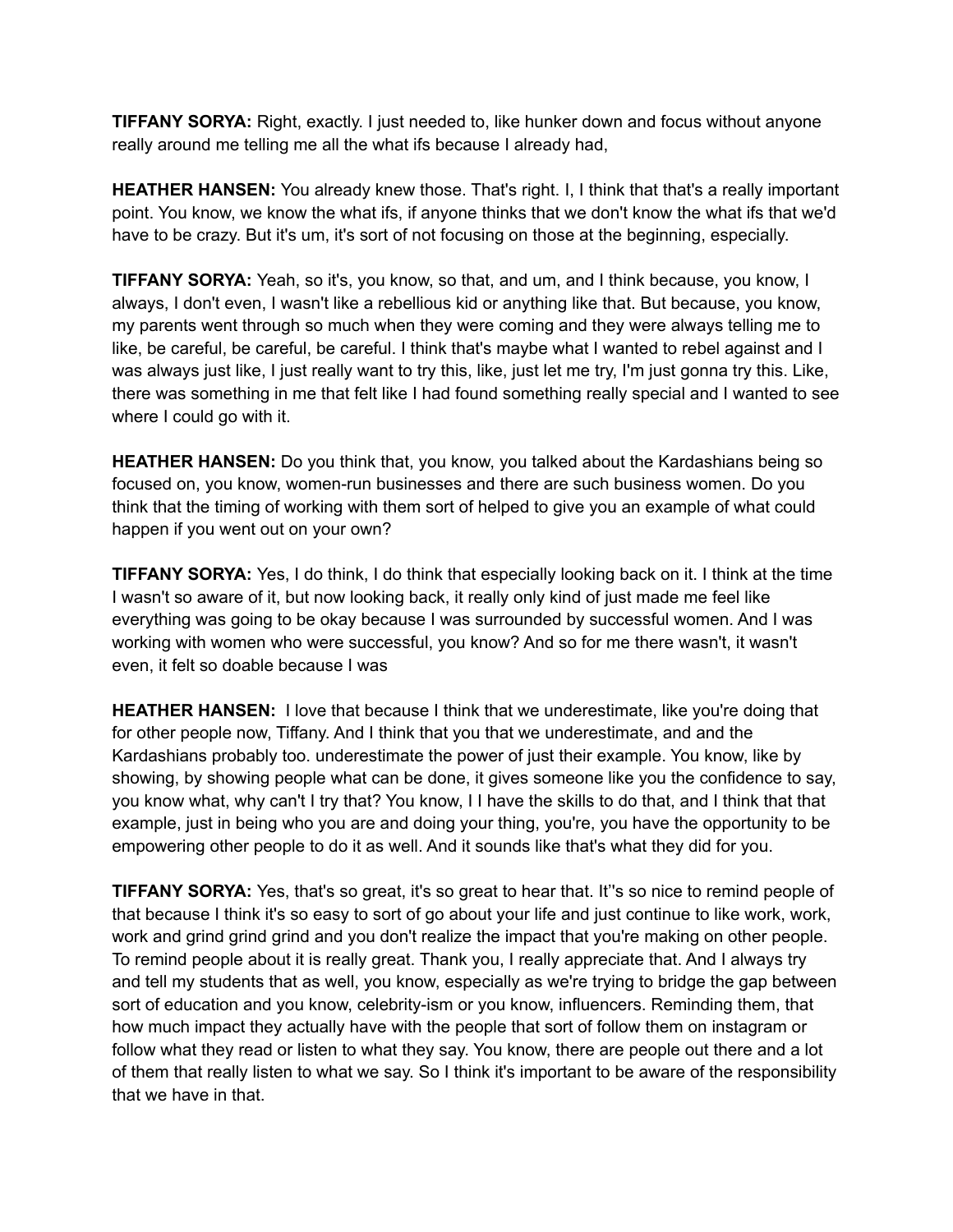**HEATHER HANSEN:** Yeah, I think that I think that that's true and you know because you're talking to those people, you also have that influence as well. It's sort of like you know the Russian dollsm like one inside the other and everybody's influencing each other.

**SPONSOR:** Today's episode is brought to you by me. As good as I am at selling my case in the courtroom, as good as I am at making a case for my clients and my evidence in the courtroom, I sometimes forget to sell myself. And I want to make sure that you all know exactly how I serve people like you. So I do a couple of things, I go into companies and two associations and I give keynotes or trainings or master classes on how you can make the case for your team, for your ideas, for your leadership, for your products and for your services. And we talk about things like credibility and seeing things from another perspective and using evidence and overcoming objections.

And so I do that for all kinds of groups like google and LVMH and the American Medical Association and Save a Tree. But I also work with some people one on one. And with those clients, those people, I tell them all of the ways that they can use the tools I used in the courtroom to make the case for themselves. To make the case for more money, more resources, more time off the ability to work from home. So whether you work in a big organization and you're a leader who needs someone to come in and work with your team, or whether you're an individual who wants someone to help you to sell more houses or be a better teacher or get more raises. I am the person for you.

If you're interested, there's a link in the show notes for us to have a chat. I would love to talk with you about all the ways that I can help you to make the case for yourself and your dreams. Now, back to the show.

**HEATHER HANSEN:** Now, one of the questions that I always have and and the guest who's gonna be on the week after you, um she focuses heavily on this and she runs a female run media company. Building a team, because I think that you know, we need to be able to do that in order to achieve the heights that we want to achieve. And I wonder with Novel Education Group, are you building out a team and how are you finding that process?

**TIFFANY SORYA:** Um yes, definitely building out a team. You know, for the first couple of years, for the first couple of years, I would say, maybe the first year it was really just me doing it on my own. Um and what I've really learned in the process and this, this goes for anyone who starts a business. I mean if you have really legitimately started a business of your own, you understand what I'm doing when I say that that is your baby. Like you have put everything into it and it is really hard to let go of control. It's really hard to say because you want to be able to have control of every single aspect of your business, you know every word that gets said, everything that's on the website, every color that you use for your color palette. Like you want full control and you not only that, but you want people to know that it's coming from you and it's not coming from someone else.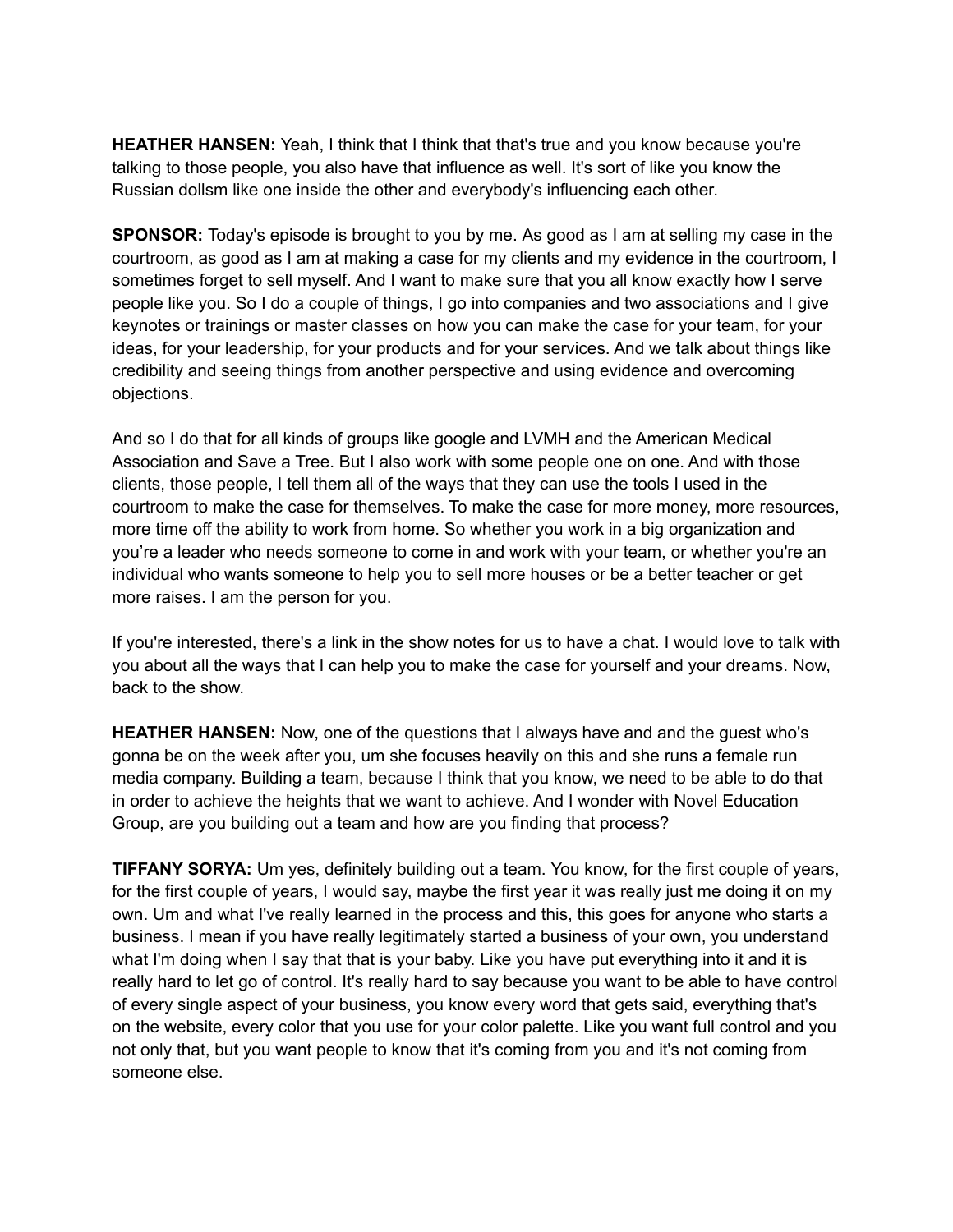So for me a huge learning experience and continues to be, is understanding that running a business and growing a business are two separate things. And you can't put, you can't put your all into both of them, you just can't, it's just not possible. You have to let go of one a little bit and, and that's where the team building really started for me, is understanding that I had to let go of something and let someone else take care of other things if I was going to put more focus on another aspect of my business.

**HEATHER HANSEN:** And I would bet that delegating the running so that you can focus on the growing.

**TIFFANY SORYA:** Yes, Yes, absolutely, absolutely. Especially if, you know, if the growing is like, you know, in my situation like spreading a message and trying to, you know, have other people like jump on board with my message. That's, that's a whole other set, that's a whole other set of things that's much different than just like the day to day things of running a business, So being able to like let go of the day to day things, which is actually really hard for me, but once they actually did, then I suddenly things expanded a lot more. So I think that's a great piece of advice for anyone who is starting a business, to understand that there's only so much you can do. And if you think if you want to try and do it all, it's like you're really kind of only only holding yourself back. And you should understand the things that you can, that you're able to do and that you're unable to do. And the sooner that you figure that out, then, the sooner that you can grow.

**HEATHER HANSEN:** Yeah, it's um I think it's a lesson that's that's tough to learn, but you're right in order to really reach the next level, everyone's got to sort of get it. Now what is the next level for you? What do you, what do you want In the next five years Tiffany? For Novel Education Group, but also for making smart stylish again in your personal brand?

**TIFFANY SORYA:** So there's a few things. Definitely, number one is going global. As of recent, we've had more international families reach out, which is amazing. And getting them, you know, and by international, I mean, families to honestly travel kind of as a lifestyle. And getting them, making them understand that they don't have to sacrifice education in order to live this sort of unconventional lifestyle that they've chosen to live. They can um they can live this life and have this amazing school that they can do on the go and then still apply to college one day and all that. We can take, we can take their lifestyle and mold it into their curriculum. So that suddenly is also where they are, which is really, really amazing for for a lot of these families.

Another is to start partnerships with the right brands who share the same ethos as as Novel does. You know, starting those partnerships and getting just really aligning with people, you know, this all goes with the message of people hopping on board with what we're trying to do. So finding those right people in those right brands to help us spread this message is another goal of ours.

And um and then also, you know, getting into more, you know, speaking engagements and panels and um just more things where I can share my story and we can share Novel's story of,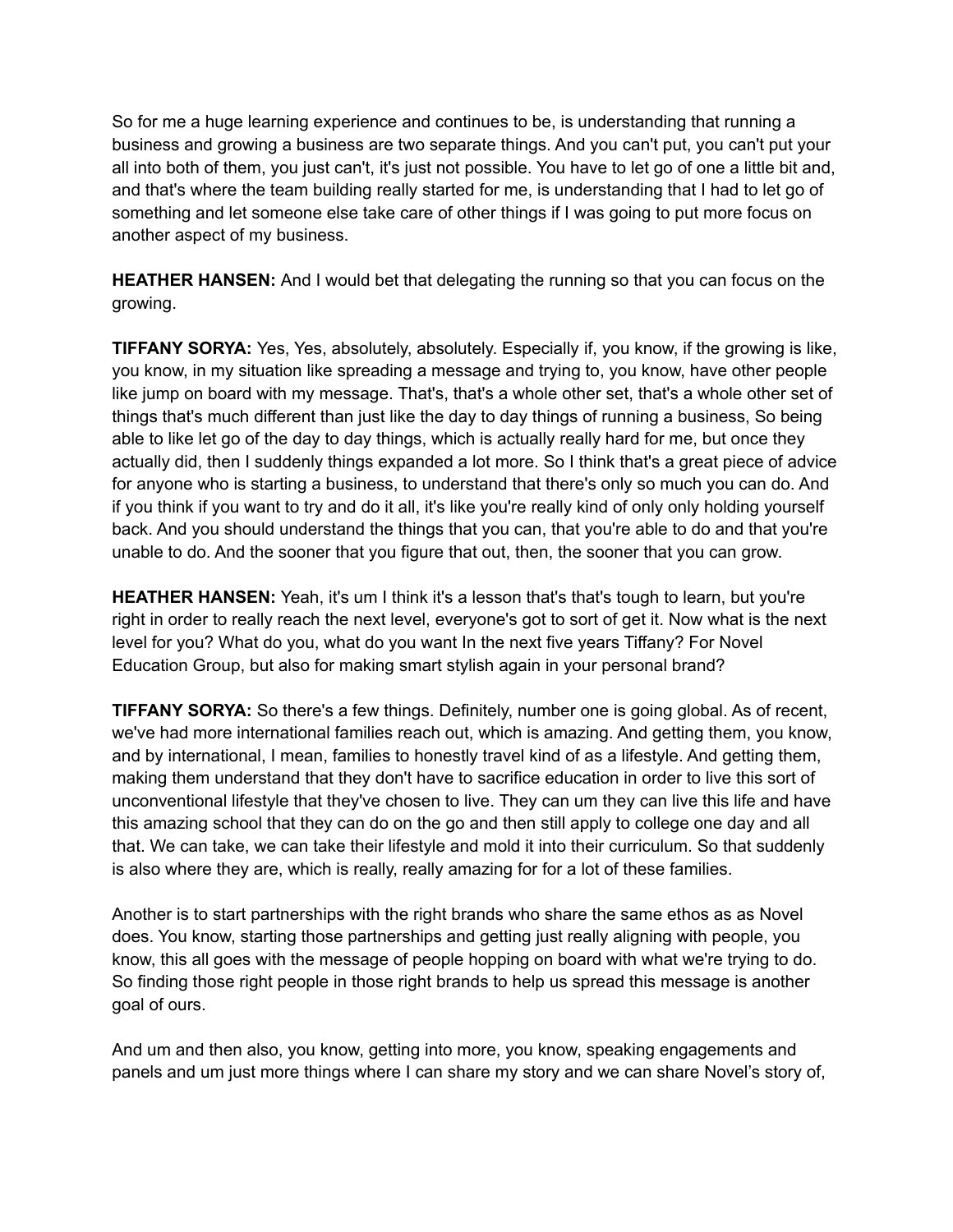of how we're trying to make smart and you know, make smart stylish again, trying to modernize education and and make it cool for, for the, for the younger generation.

**HEATHER HANSEN:** Yeah, I love it and I think like I said at the beginning, I think it's the right time for this. Because I just feel like everywhere I go, I had lunch the other day and they were talking the person I was with was talking about, you know, the education crisis and how these kids, especially with college, are paying so much money for an education that they're not necessarily going to use and never gonna be able to pay off with the kind of jobs they're gonna get. So something definitely has to be changed, and to your point, modernized. And then I think also, you know, you talked about the traveling families, I think that's also sort of the future and the idea that part of the curriculum is your life. And you have you have done that with Kylie and Kendall, with the other famous kids that you work with, where you see that their lives are teaching them so much, Why not use that as part of the education process? It just makes sense.

**TIFFANY SORYA:** Yes, absolutely. It makes total sense. It does, it does not make sense to me to say, put your life on hold so that you can sit down at a desk for five hours a day and do work that you feel that you personally feel tedious. I mean, I really just like that goes against so many things that, you know, when you ask people like, what was your biggest lesson in life? It was never like chapter three of my chemistry book, it was like, it was like an experience, right? So like we need to take these experiences and put them into the curriculum. You know, or, or we need to somehow, and it's like, and, and don't get me wrong, you know, like there has to be standards with school. Like I believe in standards, I believe, I believe that we should have like fundamental classes that we need to take. Um but to be spending 7-8 hours of your day doing work that you personally feel isn't, you're not gaining much from. I mean, I just feel like they're missing out on so many other things. And we need to be finding balance between the two.

**HEATHER HANSEN:** And it's turning them off on education altogether, you know? And then that's not, that's not working for anybody, especially the, you know, the rest of society who needs the benefit of these kids brains in their minds. So I I just, I love what you're doing, Tiffany. I think it's so interesting and so smart, you're certainly making smart stash again, because you are, it is such a smart idea and a great approach.

So as we wind up, I like to always ask my guess about the word elegant because, you know, the root of the word elegance is to choose and I believe you choose your elegance. So what does elegance mean to you?

**TIFFANY SORYA:** To me, you know, in terms of choice. So to me it means to be able to choose who you want to be and then owning the responsibility to make that happen for yourself. I think we all have to take accountability and responsibility for the people that we want to be, for the things that come out of our mouths, for the message that we want to spread. And own that responsibility and and make it happen. I thought that's really what it means for me.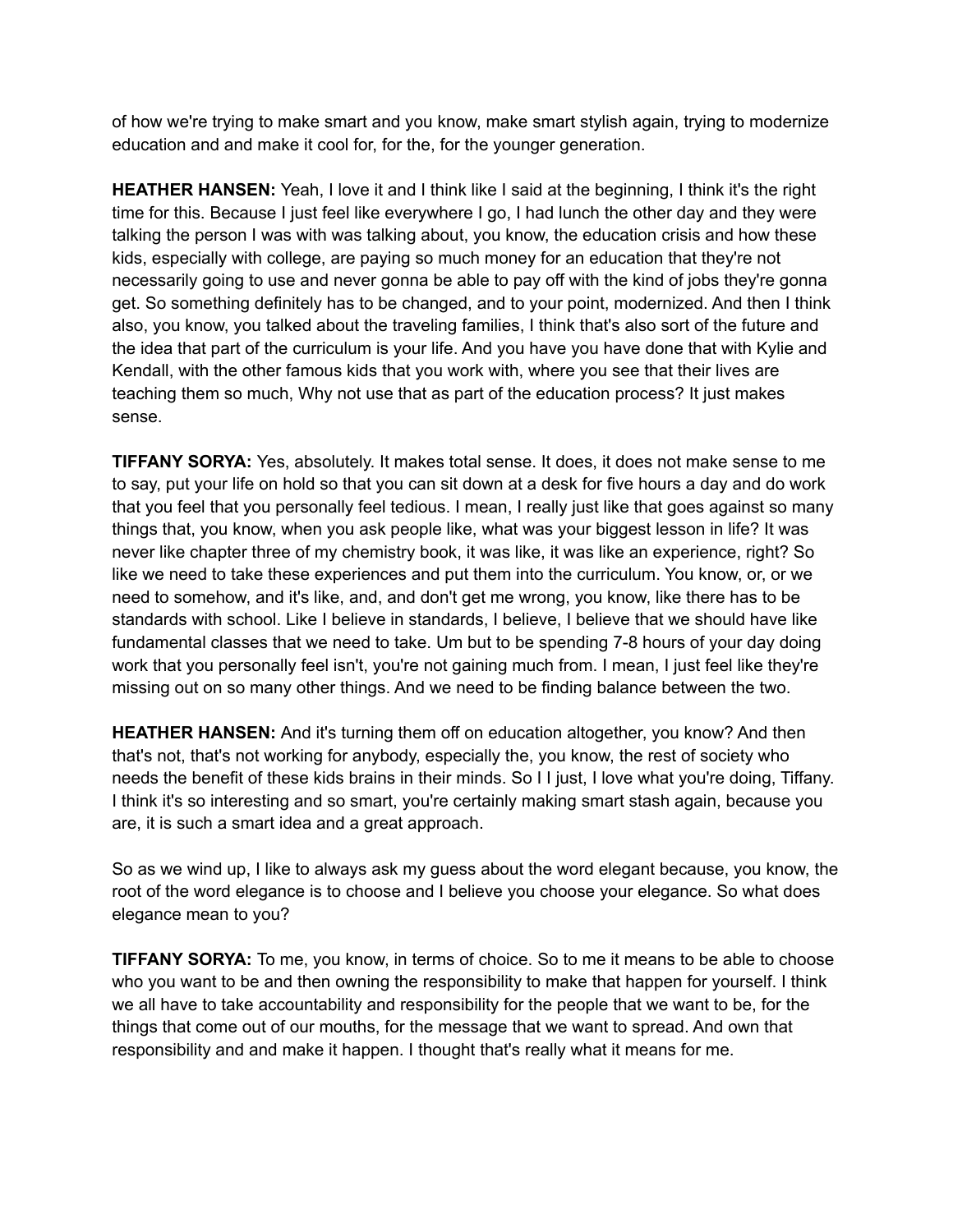**HEATHER HANSEN:** I love it. I love it. And then what do you do, you know, things get hard, especially when you're starting your new business and still dealing with, you know, the work that you have to do in the day to day. What do you do to maintain your elegance when things are challenging?

**TIFFANY SORYA:** I really try, I try to understand what I have control of and what I don't have control of. And then maintain composure from there. Um you know, once I realized what I do have control in the situation, then I can try and change that. And then when I when I realized that I don't have control over, you know, there's someone that can help me with that part that I don't have the control over, then I can try and find that. But really understand, in the difficult times, what I can do about the situation and then and then get that part done.

**HEATHER HANSEN:** Yeah, I love that, and that's a good lesson to learn. And then what book would you recommend? And you know, I know there's so many books out there, but the one that you feel most contributes to your elegance?

**TIFFANY SORYA:** You know, it's this constantly changes for me. Um so right now I honestly found it silly, but right now it's actually, you know, with the whole like Marie Kondo thing on the Netflix, I don't know if you've seen the show. But I got my boyfriend the book for Christmas, the Life Changing Magic of Tidying Up. I got him that book like two years ago for Christmas and we never really took it that seriously until the show came out. So then when the show came out I revisited the book. And that it's not just like cleaning up. I really feel if you like actually take the time to read the book, it actually forces you to face yourself, it forces you to make decisions and it reminds you to have gratitude for all the things that are in your life. Yeah, that has really, right now, that book really resonates with me a lot. Because the idea of seeing everything that's in front of you all at once and then making decisions about all of those things, I think is so productive and has made me more productive just in general.

**HEATHER HANSEN:** I love it. It's a great recommendation and then the last question is my favorite question, I have a guess as to what your answer is going to be, but if you were walking onto the stage of life, what would be a theme song as you walked onto stage?

**TIFFANY SORYA:** Okay, so I'm on a bit of a, I'm on the tail end of my Coachella run right now so, and with Beyonce's Homecoming, that also just came out on Netflix, I think (inaudible) Formation by Beyonce because I don't know if you actually listened to the lyrics of that song.

**HEATHER HANSEN:** Which song you went out for a minute, Formation?

**TIFFANY SORYA:** Oh sorry, it's Formation by Beyonce.

**HEATHER HANSEN:** Yeah, okay, yeah, so I have, I thought it was going to be your Erykah Badu song. But Beyonce's formation, so why is that your choice? I'm familiar with it, I love it and I love I love all her most recent stuff and especially what she did with that Netflix, but go ahead what what why Formation?